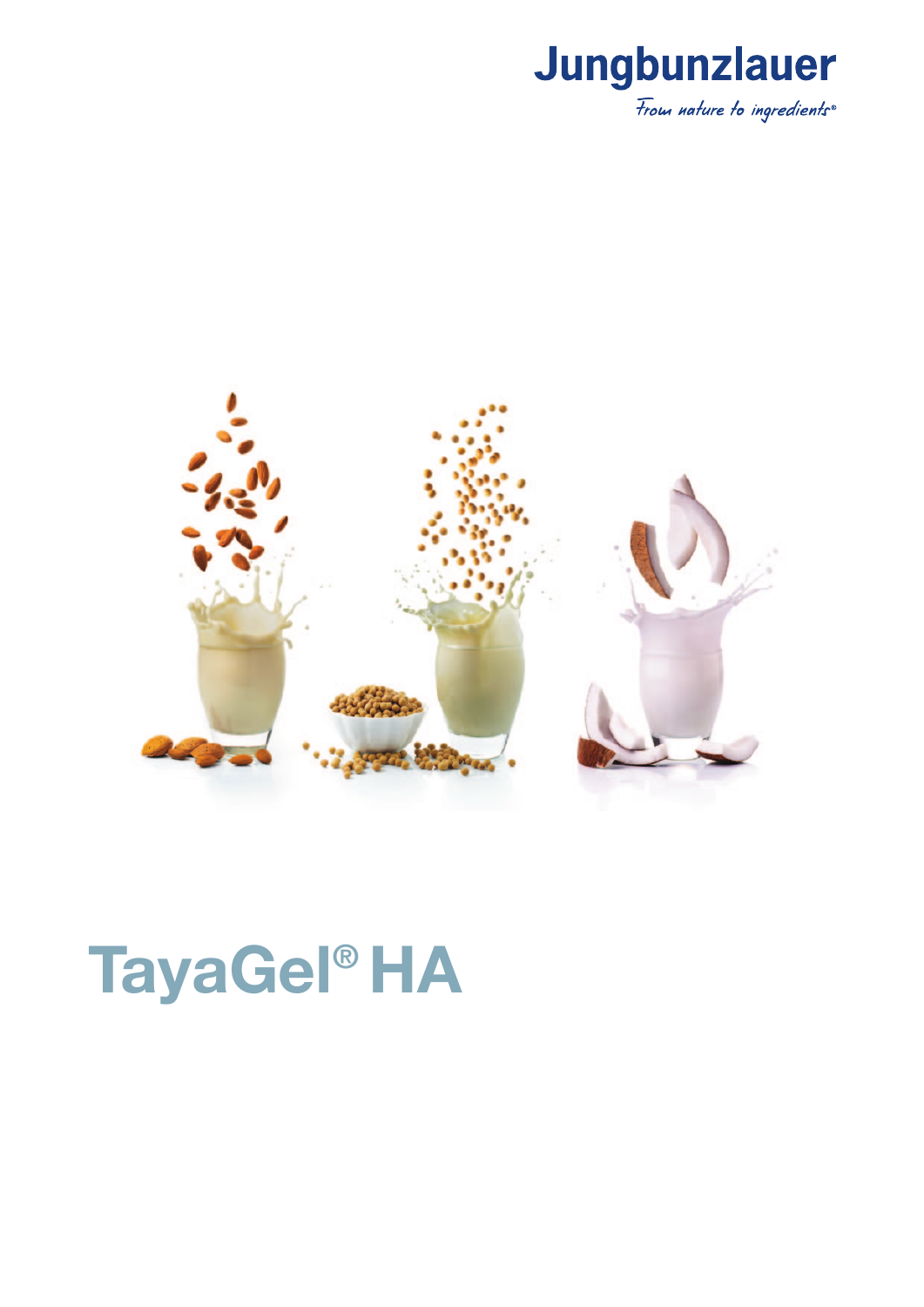# TayaGel® HA *High Acyl Gellan Gum*

**With TayaGel® HA, our high acyl gellan gum, Jungbunzlauer offers a bio-based, non-GMO certified, ingredient for clean label products. Its excellent texturising properties makes it an ideal stabiliser in a range of applications including plant-based milk alternatives, conventional dairy products and a variety of other beverages.** 

# **Structure**

The molecular structure of gellan gum is a linear anionic chain composed of a tetrasaccharide repeating sequence of two residues of β-D-glucose, one of β-D-glucuronate and one of α-L-rhamnose. In its native or high acyl (HA) form the same glucose unit carries two acyl substituents, acetyl and glyceryl. The degree of acyl substituents is essential for the functional properties of gellan gum and differentiates the high acyl (HA) form, from low acyl (LA) gellan gum.



#### **Figure 1: Tetrasaccharide repeating unit of gellan gum with indicated acetyl and glyceryl side groups (modified from E.R. Morris et al. Food Hydrocolloids 28 (2012))**

### Preparation of solutions

TayaGel® is insoluble in cold water and requires the application of heat for full hydration. In cold water, TayaGel® can be readily dispersed by applying high speed stirring and slowly adding the product to the vortex. At room temperature and in deionised water, TayaGel® tends to swell and creates a paste-like consistency. This swelling behaviour is inhibited in the presence of low levels of sodium ions, which improves gum dispersion and decreases

viscosity during processing. Full hydration will be obtained by heating to 80-90°C resulting in a turbid solution. The hydration of high acyl gellan gum is affected by high levels of sugar and low pH values. It is therefore recommended that TayaGel® is added to solutions with moderate  $pH$  ( $>$  3.5) and dissolved sugar levels of less than 25%. Once hydrated, acid and additional sugars can be added to form the final product.

# **Properties**

TayaGel® is a bio-based gelling, suspending and stabilising agent with extraordinary and very useful properties. After hydration by heating to 80-90°C, TayaGel® solutions will form soft, elastic and flexible gels with a remarkably low tendency to syneresis upon cooling. At very low concentrations, TayaGel® exhibits very good stabilising and suspending properties while providing highly pseudoplastic solutions. This unique ability results from its fluid gel structure, which suspends while still maintaining a homogenous and

pourable fluid character. Owing to their fluid gel structure, TayaGel® solutions exhibit an apparent yield stress which provides strong stabilising properties during storage. At the same time its shearthinning behaviour guarantees a hardly perceivable mouthfeel and excellent processability. Since the formation of this fluid gel structure is initiated upon cooling, hot filling packaging or HTST/UHT processes are easily feasible.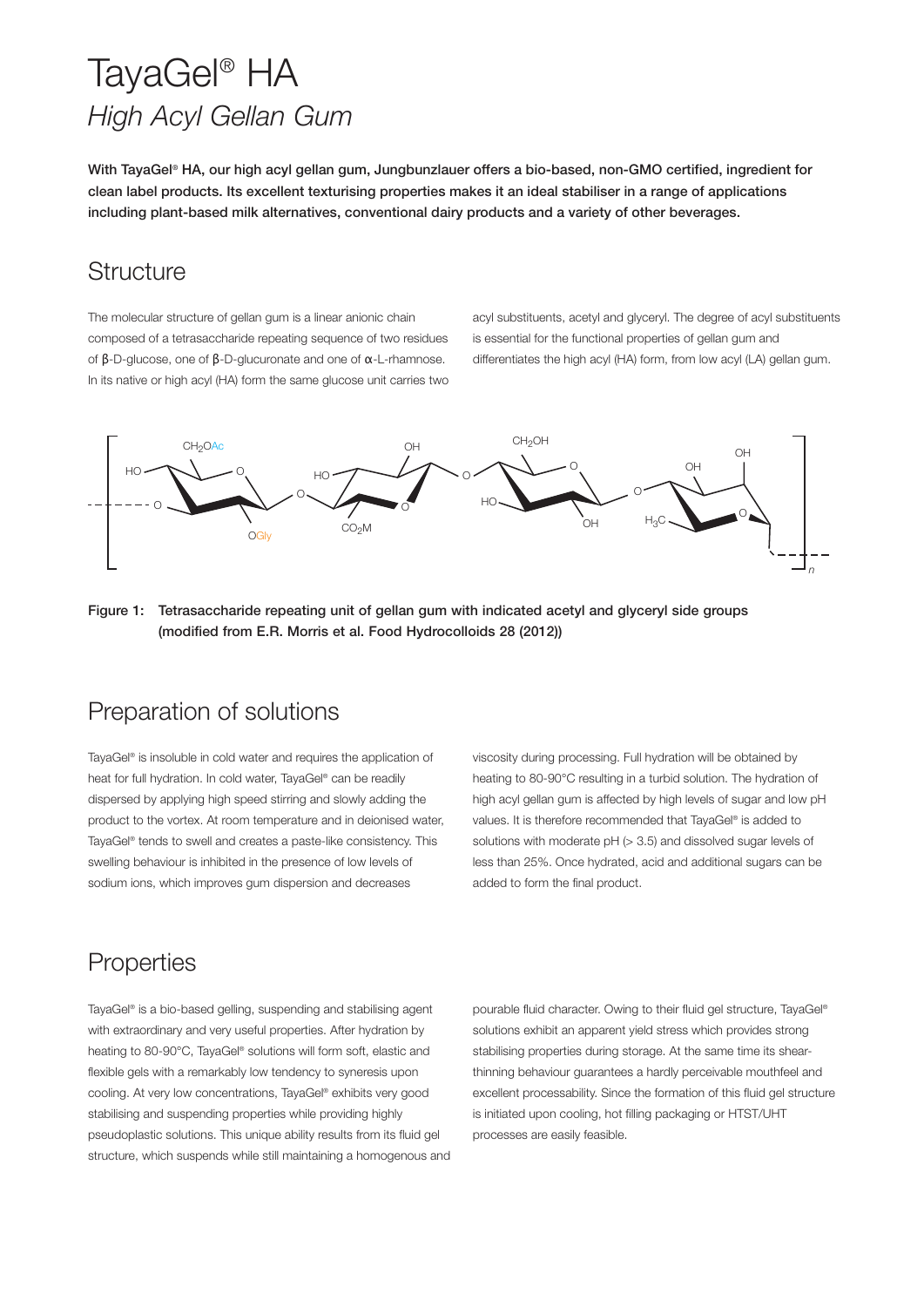

**Figure 2: Model viscosity curve of TayaGel HA-D in chocolate milk drink (0.035%) demonstrated as apparent viscosity dependent on shear rate. Typical application-related shear rates are denoted**

At higher usage levels, TayaGel® can act as soft gelling agent with a three-dimensional network structure. Depending on the concentration used, TayaGel® gels will set at between 70 and 80°C, but do not show thermal hysteresis, meaning they set and melt at

the same temperature. These thermo-reversible gels will soften while heating and even melt with prolonged heating time, but regain their gel properties upon cooling.



**Figure 3: Model gelation curve of TayaGel® HA in distilled water (0.5%) demonstrated as storage modulus G' and loss modulus G'' dependent on temperature. The cross-over of storage G' and loss G'' modulus defines the setting point of the blue curve at 76°C during cooling and the melting point of the red curve at 78°C during re-heating**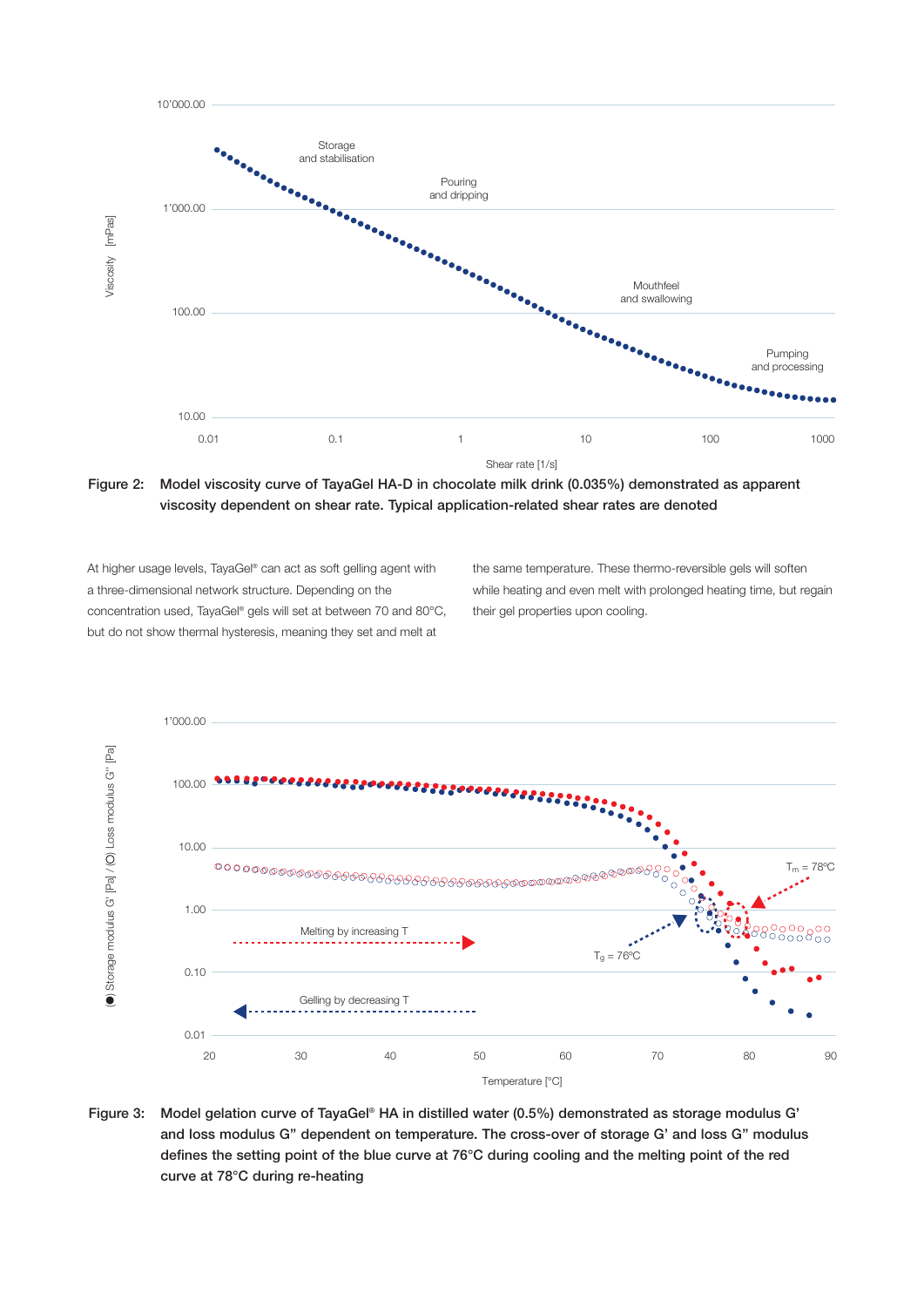In acidic environments, TayaGel® is susceptible to hydrolytic degradation. Therefore pH levels below 3 and prolonged heating in acidic conditions should be avoided, as this will lead to a loss of functionality, resulting in poorer stabilising properties and/or softer gels. The presence of salt can have various impacts on the properties of TayaGel® solutions as well as on the gel strength. For example, the swelling behaviour of TayaGel® can be influenced by monovalent cations, whereas any cation (calcium, magnesium, sodium or potassium) can have some minor impact on the setting temperature and final gel strength.

# Grades

#### **Jungbunzlauer offers two types of TayaGel® HA:**

- TayaGel® HA: high acyl, food grade gellan gum developed for all non-dairy applications.
- TayaGel® HA-D: high acyl, food grade gellan gum developed specifically for use in dairy products.

### Application areas

TayaGel® is an extremely efficient stabilising and suspending agent, providing a smooth fluid gel structure, even at very low concentrations between 0.02% and 0.05%. It is used mainly as a stabiliser in dairy and dairy alternative beverages, but also for pulp stabilisation in fruit drinks. Additionally, at concentrations above 0.1% its special soft gelling properties make it suitable for applications in confectionary products, jams and fruit preparations, puddings, pie fillings, icings and frostings, as well as dairy products such as milk drinks, ice cream and yoghurt. For dairy applications TayaGel® HA-D offers the best option to create excellent stabilised products.

#### **TayaGel® in beverages:**

- Plant-based and vegan beverages
- Dairy beverages
- Soft and juice drinks
- RTD tea and coffee
- Sports and energy drinks

#### **TayaGel® in food (often in combination with low acyl gellan gum):**

- Baked goods
- Confectionery
- Dairy
- Dairy alternatives
- Desserts, ice cream
- **Fruit preparations, sweet spreads**
- Sauces, dressings
- Soy products
- Food for the elderly

#### **TayaGel® in personal care:**

- Natural alternative to synthetic thickeners
- Typically used in combination with other thickeners, e.g. xanthan gum

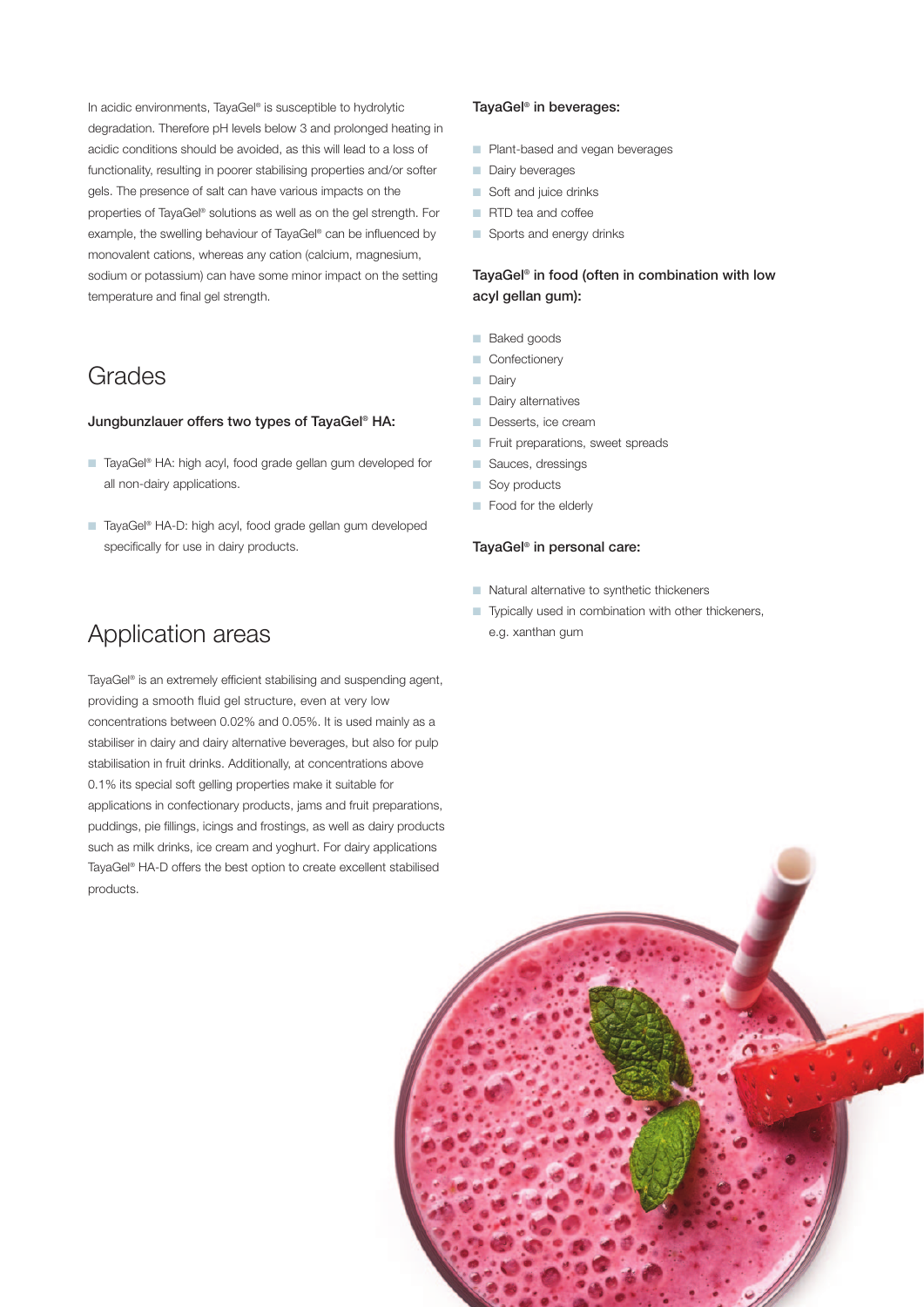| Application               | Usage in %                                             | <b>Function</b>                                   |
|---------------------------|--------------------------------------------------------|---------------------------------------------------|
| Chocolate milk drink      | 0.030-0.050%                                           | Stabilisation of cocoa particles                  |
| Plant-based drinks        | 0.030-0.050%                                           | Stabilisation of cocoa particles or mineral salts |
| Fruit juice drinks        | 0.030-0.050%                                           | Stabilisation of pulp                             |
| Coffee creamer            | $0.025 - 0.035\%$                                      | Stabilisation of mineral salts                    |
| Jam                       | Up to 0.250%                                           | Gelling agent in fruit preparation                |
| Fruit juice jelly         | Up to 0.300% (combination with<br>low acyl gellan gum) | Gelling agent                                     |
| Yoghurt fruit preparation | Up to 0.100%                                           | Suspending agent                                  |
| Sour cream                | Up to 0.100%                                           | Thixotropic spreading behaviour                   |
| Water-dessert jellies     | 0.100-0.350% (combination with<br>low acyl gellan gum) | Gelling agent                                     |

# Regulatory status

All Jungbunzlauer food grade gellan gum types fulfil the purity requirements of all relevant food regulations. In the European Union, gellan gum is listed as a generally permitted food additive (E 418) and may be added to all foodstuffs, following the quantum satis principle, with only few limitations as found in regulation (EC) 1333/2008. In the USA the Food and Drug Administration (FDA) has affirmed gellan gum as a food additive permitted for direct addition to food for human consumption (21 CFR Sec. 172.665).

# **Quality**

All Jungbunzlauer gellan gum grades are entirely manufactured without the use of GMO and only traceable non-GMO raw materials are used. There are therefore no GMO labelling requirements for Jungbunzlauer gellan gum according to regulations (EC) No 1829/2003 and 1830/2003.

Jungbunzlauer's TayaGel® HA grades are Kosher and Halal certified. TayaGel® HA is also suitable for vegetarian and vegan diets.

To demonstrate our strict quality and food safety policy, the production facility Pernhofen is certified according to ISO 9001, FSSC 22000, GMP+ (Feed) and Responsible Care schemes.



# Storage and stability

Jungbunzlauer's TayaGel® HA grades should be stored in a cool (max. 30°C) and dry (max. 70% rel. humidity) place in closed containers. Jungbunzlauer guarantees a shelf life of two years from the date of manufacture for these products when stored under the specified conditions.

In its powder form, TayaGel® HA grades are resistant to microbial degradation. The use of a preservative is recommended when solutions of gellan gum are to be stored for more than 24 hours.